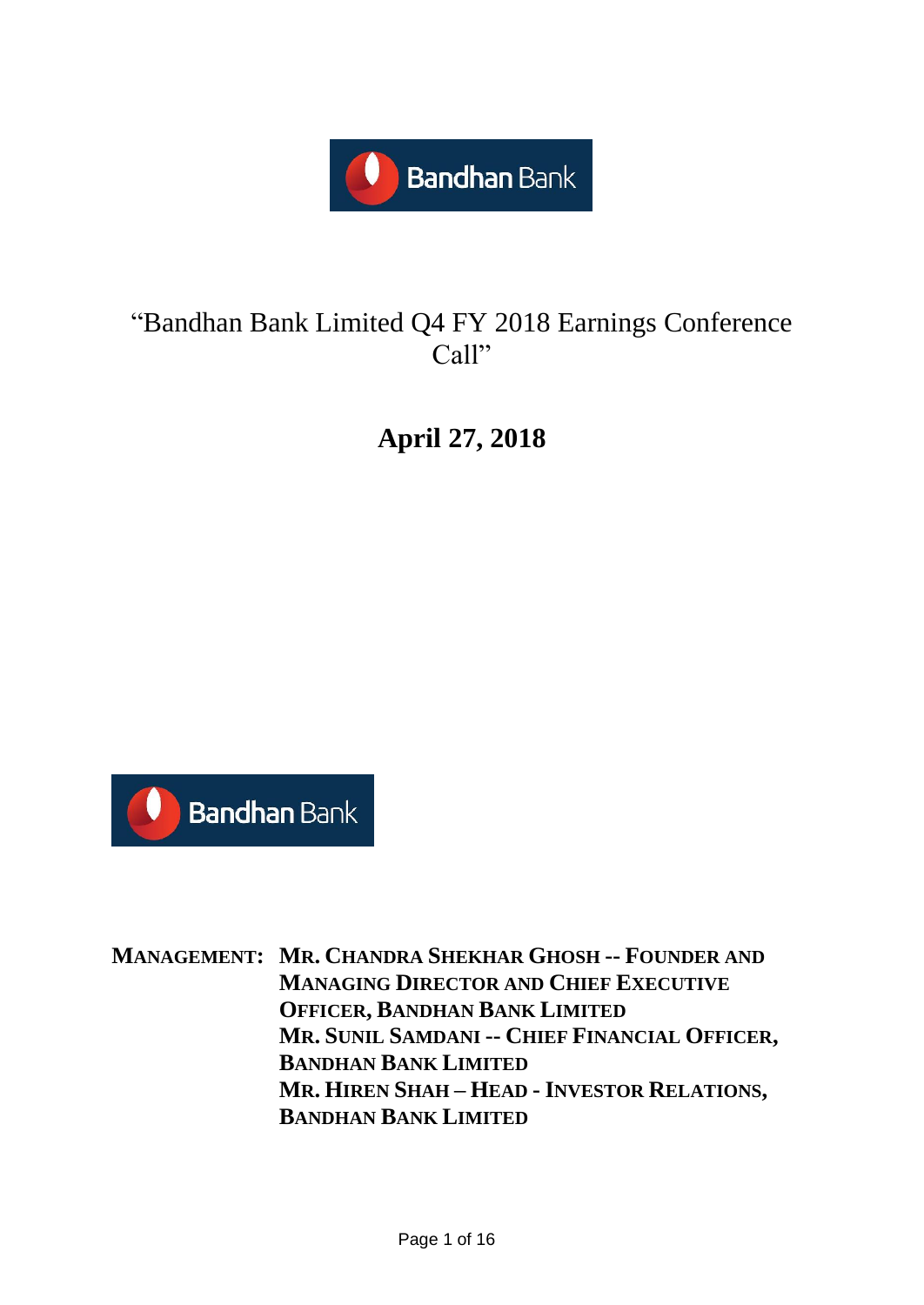| <b>Moderator:</b>  | Good Day, Ladies and Gentlemen and Welcome to the Bandhan Bank Limited Earnings                                                 |
|--------------------|---------------------------------------------------------------------------------------------------------------------------------|
|                    | Conference Call. As a reminder, all participant lines will be in the listen-only mode. And there                                |
|                    | will be an opportunity for you to ask questions after the presentation concludes. Should you need                               |
|                    | assistance during the conference call, please signal an operator by pressing "*" and then "0" on                                |
|                    | your touchtone phone. Please note that this conference is being recorded.                                                       |
|                    | I now hand the conference over to Mr. Hiren Shah – Head, Investor Relations at Bandhan Bank.                                    |
|                    | Thank you and over to you, Mr. Shah.                                                                                            |
| <b>Hiren Shah:</b> | Thank you, Margret. Good Evening, Everyone and Welcome to the First Earning Conference                                          |
|                    | Call Post Result for Bandhan Bank. With me to share the views and vision of the company and                                     |
|                    | to share the details of the results, we have got Founder, MD & CEO of Bandhan Bank – Mr.                                        |
|                    | Chandra Shekhar Ghosh. Also, I have got Mr. Sunil Samdani – Chief Financial Officer of the                                      |
|                    | Bank joining with us.                                                                                                           |
|                    | Now, may I request Chandra Shekhar Ghosh Sir to please give his vision and share the result to                                  |
|                    | the community. Over to you, Sir.                                                                                                |
|                    | <b>Chandra Shekhar Ghosh:</b> Good Afternoon, to all of you, I got the opportunity to talk after the first results post IPO and |

**Bandhan** Bank

**Chandra Shekhar Ghosh:** Good Afternoon, to all of you. I got the opportunity to talk after the first results post IPO and the second full year result of the Bandhan Bank. So, this is a good opportunity and all of your cooperation and blessing helped us to reach this result.

> The last quarter that is the quarter four portfolio, net profit has come to Rs. 388 crores and the total year's net profit has come to Rs. 1,346 crores and as you know that the M2M loss, RBI permitted the banking industry to defer it to the next few years. But we have not, it has been differed, we have accommodated in this year. After that also our profit is at Rs. 1,346 crores, which is 21% year-on-year growth of that.

> And the second point is that the deposits are now Rs. 33,869 crores, which is a 45.8% year-onyear growth, last year it was Rs. 23,750 crores. So out of that deposit, we mentioned on that we are focused on retail deposits and CASA, 72% retail deposits and 34% CASA, we are including deposit as sum of the CDs we have.

> And the next point is that the loans, that is advances, is at Rs. 33,329 crores of credit, out of that the microcredit loan is Rs. 27,701 crores and the balance, the non-micro credit profit, out of that an SEL, small enterprise loan, you know that is at Rs. 1 lakhs to Rs. 10 lakhs loan, which is Rs. 1,639 crores, SME Rs. 1,641 crores. And the retail, that means the housing loan, loan against property and two-wheeler and personal loan together is Rs. 1,400 crores. So, microcredit loan year-on-year basis increased with 30% growth and other loans if you see that has come from Rs. 2,000 crores to Rs. 5,000 crores, this is not in a percentage wise on that. But totally we say that the 86% of our portfolio is in microcredit and non-microcredit is 14%. Compared to the last year if you see that fourth quarter, third quarter it was 12% in non-microcredit, has come to 14% of the non-microcredit, it is a little bit growing good in SEL, SME, and the retail on that.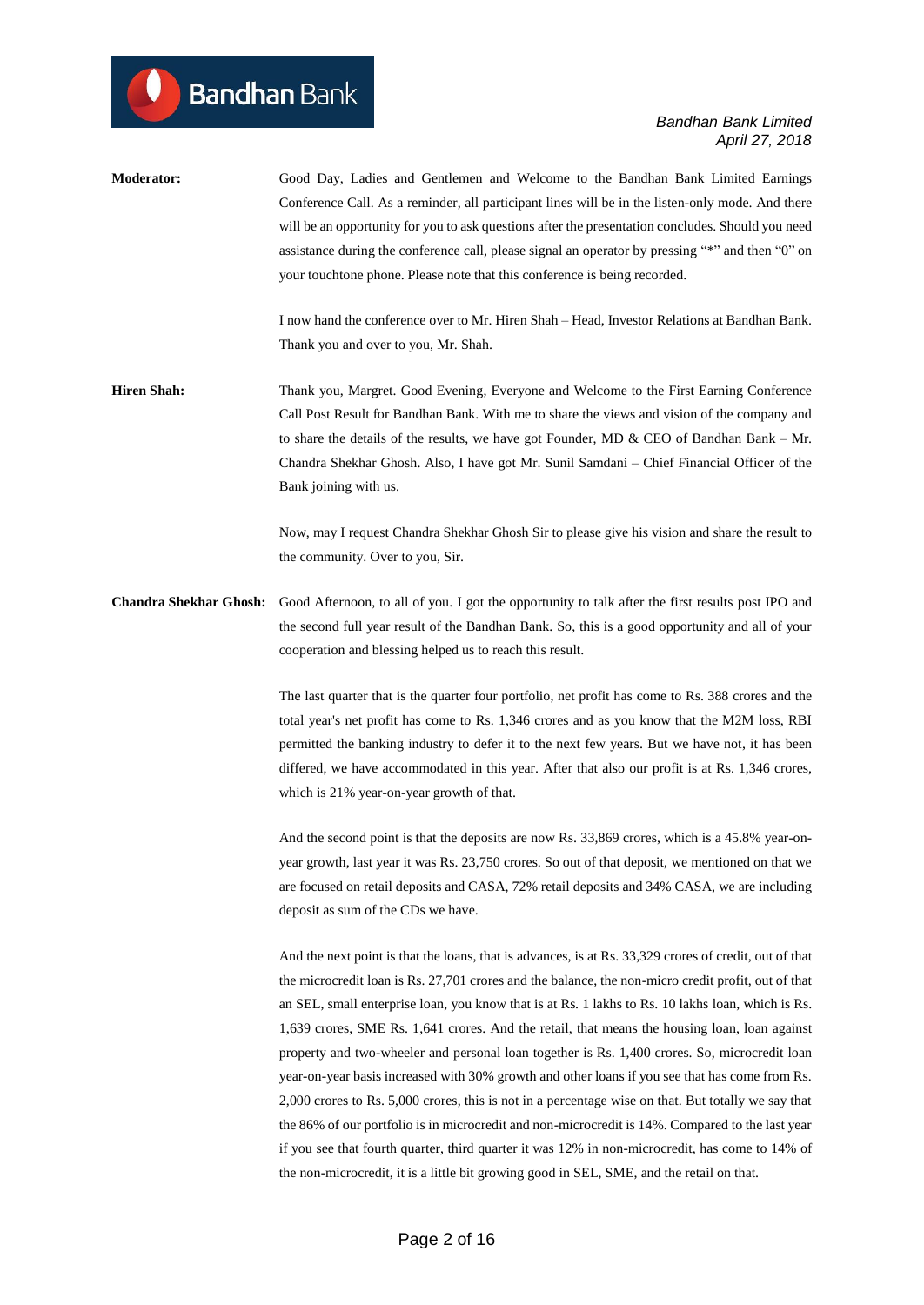Customer point of view, we have now reached in March to 13.01 million and 2.6 million new customers we have added. Out of that 1 million new customers added by 936 bank branches and balance are added by microcredit, 2,764 DSC's. And all of the deposits, whatever we have, the Rs 33,869 crore, very small amount is contributed by microcredit customer, that is 7% of that.

We are focusing on the rural, all together is a 936 and 2,764 DSC, together we say that all are banking outlets, that is called the 3,700 banking outlets. So, I would like to share with you, we are very happy to share it, as per RBI information and data we are the third largest banking outlet bank among the private sector banks, after the HDFC and ICICI we are the third largest banking outlet. So this is our strength, we like to build up our future growth on the basis of these 3,700 outlets. We have planed that another 300 outlets we would like to open in this year. 936 branches will become 1,000 branches and 2,764 DSC will come to 3,000. So we shall like to reach 4,000 banking outlets.

We have a 28,159 employees and we know that we are very focused on that how we can build up on the basis of classroom training to build up the capacity of the employees and hand holding both together which we are continuing on. We have set up a one best training institute in the eastern region, the name is Bandhan School of Development Management under Bandhan Konnagar. So, according to the need of the bank we are selecting, and people graduate and take them to this training by their cost. And they all receive the training in one-year, nine months is a classroom training and three months is internship, and the first three batch that means the 200 trained people have joined the bank after completing their internship, some of them. And we saw that is a very good response we got on that, they are performing very good compared to the new people. It can help us on the basis of this outlet and on the basis of these peoples' capacity and whatever initiative we have taken for this next-gen banker course, altogether have to help us to grow in the next financial year, it is very good.

And you know that though we have 37% credit growth, but in this year, that means in the 2017 - 2018, the little bit we were very conservatively growing because of the demonetization, GST and the agricultural loan waivers and some Basel III factors which affected the industry, not only the microcredit industry but the banking industry also saw, because some of the creditors suffer some of the cash flow because of supply of this type of amount is not that enough, so we are a little bit affected. So we have very consciously taken call to conservatively lending people on that. But though it is a very conservative, after that the last quarter has come into the very good amount of the portfolio which is in feel that the monsoon is also predicted very good, the forecast is very good, and prediction of GDP is very good. So in that sense we saw that the credit demand is coming, the last quarter especially in the March is showing on that. This is also very good and realistic on that note. And we feel that it will continue this year as well. Last this year in April we saw that very drastically demand has come down from our March figure and has come down drastically by more than Rs. 1,000 crores, which has reduce the portfolio from March. But this year we saw that not that much is coming, very much lightly and is at par with the March figure and continuing on that. That means demand is not continuing on that, we are not pushing any of our practice to go to credit growth on that. So I think that the credit growth is very good now.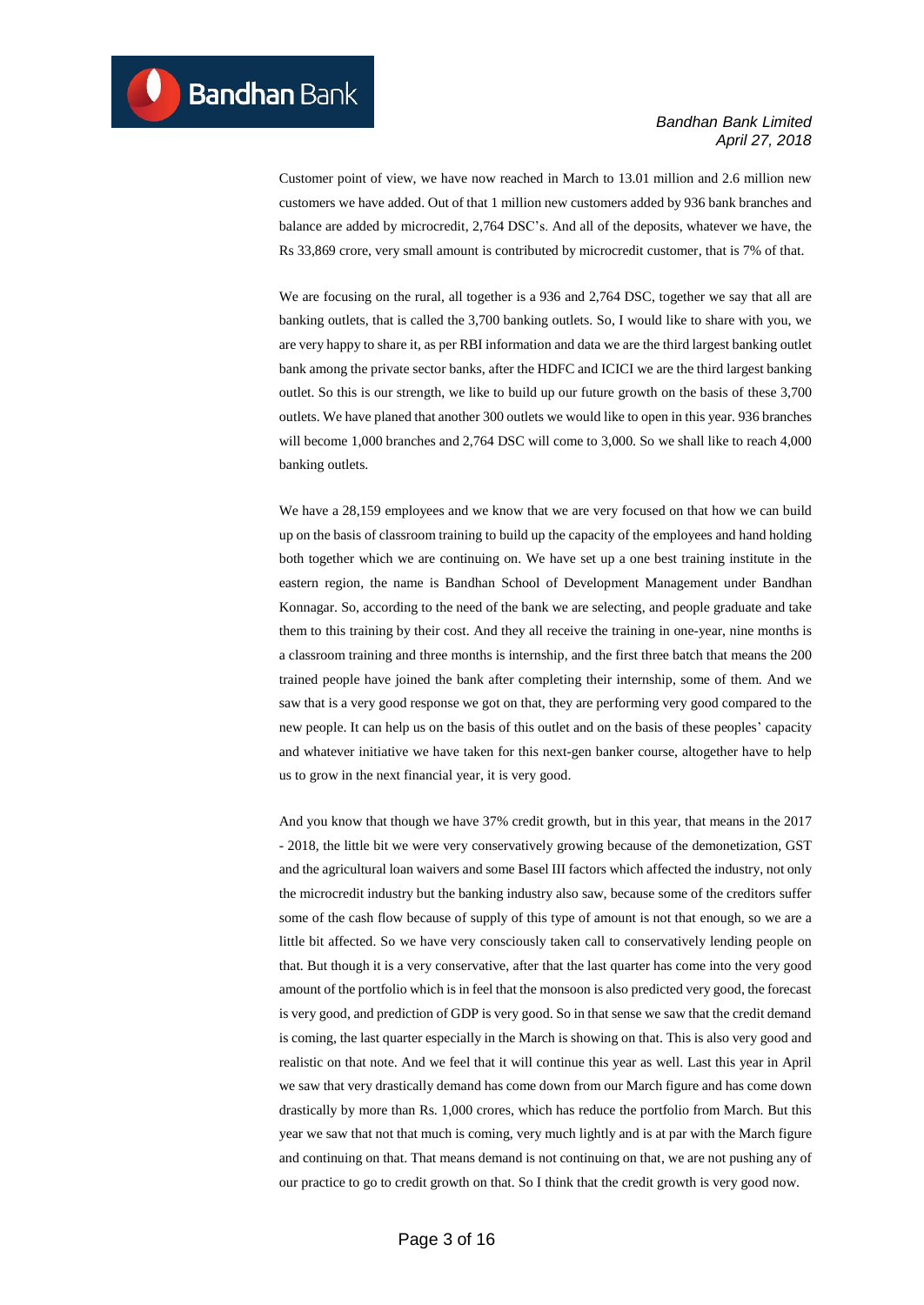And third point I will share on that, this is related to on that is NPA, this is last quarter that means the last year is a little bit is in audit for us and so that we have very good initiative on that how we can arrest it, now it has been arrested. And last quarter it was in a 0.76% of the net NPA, now came down 0.54%, it's amount is also reduced, not only the percentage wise. And it is a very good trend because we see that we are tracking OTR, on-time-repayment rate means that today the how many customers are given one single installment who have the single installment due. This calculation we are tracking every day and monthly basis, on yearly basis, that has been showing on that the nearly 99% OTR, on-time-repayment where we are not counting any of the overdue amount collected or any advance amount given to us. So it has been given to track on that and it is improving gradually. So, I feel that the NPA is not a very big issue and the future growth will come as a good credit portfolio.

And we are trying on that, the cost of fund has come down from last year to this year, 5.93% to 5.52%. Fee based income increased from 10.92% to 12.82%, you know that we have started in the last year, that is our third-party product sale, insurance and also the mutual fund which also helped us to get this good income. And if you see that the cost to income ratio also came down from 35.29% to 35%. NIM also little bit came down on that 10.69% to 9.69%, this is also some calculation issue is there**.** And all together we say that the ROA has come to 4.06% and ROE we had calculated at 25.98%, that means 26% after incorporating the IPO money. I feel that this a good way the bank performed. And we have prudentially written off Rs. 51 crores in this year.

So these are the point on that, but I feel that next year the opportunities are more and conservativeness whatever we played in the last year, it is now over, and the people are ready, space is also enough to grow. So we try to grow our asset and liabilities**.** 

So if you see the other point is there that is standard assets as per RBI norms in the banking industry, in microcredit portfolio, there is an RBI circular saying that 0.25% we can provision. But we are provision higher, that is 1%. So whatever the NPA is there equal to my provision amount or so, that does not effective my profit anytime on that.

So we need your cooperation and help. I hope that you have some questions, and we will like to clarify on that. Thank you.

**Moderator:** Thank you very much. We will now begin with the Question-and-Answer Session. The first question is from the line of Manish Ostwal from Nirmal Bang. Please go ahead.

**Manish Ostwal:** My question is on the net interest margin on quarter-to-quarter and the full year basis. In Slide #19, the spread, our net interest margin in FY2017 it was around 10.4%, now it is 9.7%, even quarter-to-quarter it has declined. So, one is, what is the factor behind the decline of net interest margin? Secondly, what is the sustainable level of net interest margin given the balance sheet mix?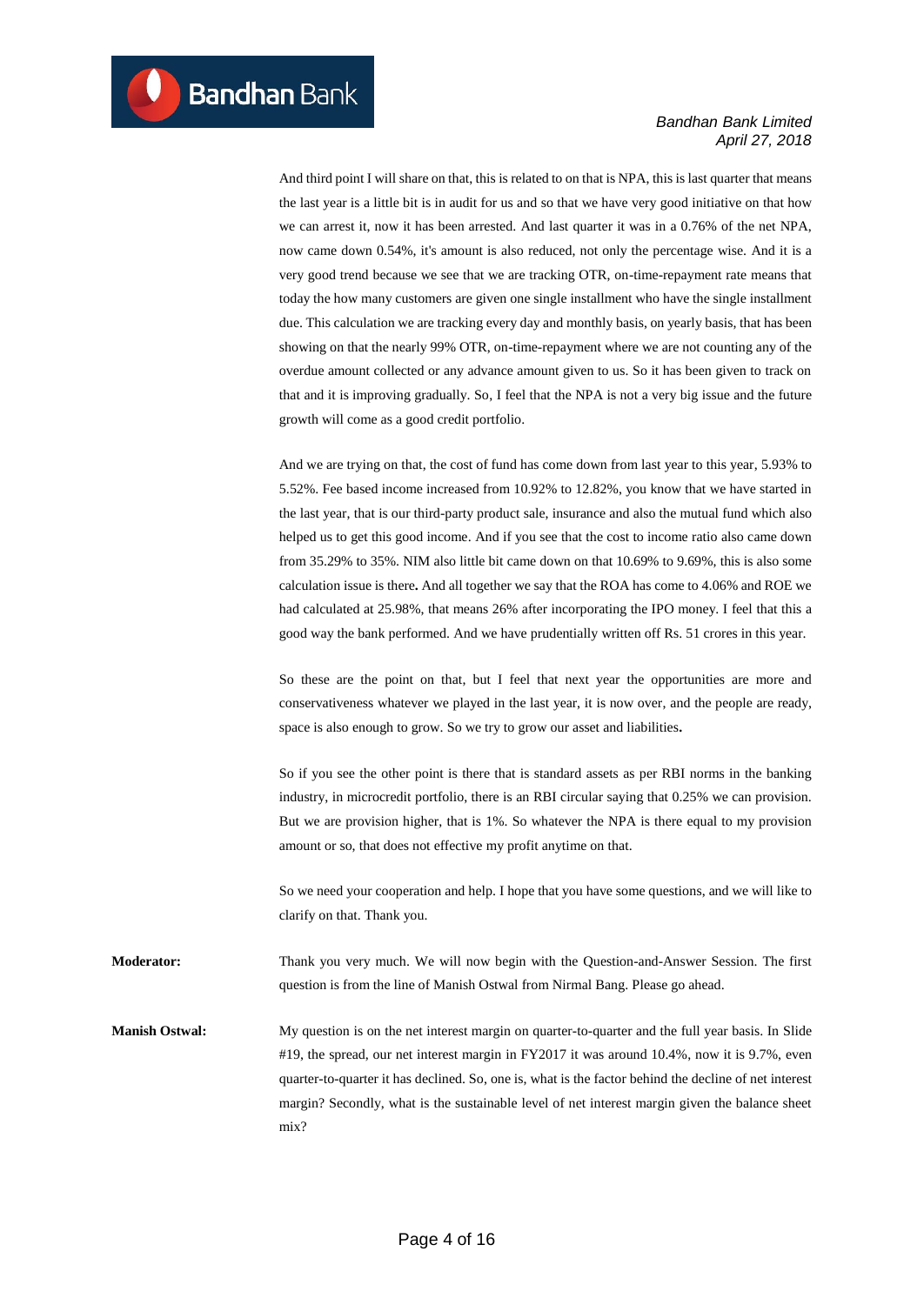**Sunil Samdani:** Here, the net interest margin changes particularly for Bandhan on two counts. One is, of course, as the mix of non-micro finance portfolio increases, this will change. And two and more importantly which a is a more bigger variable factor in our case is the IBPC that we do when we downsell our portfolio. 96% of our portfolio, this year 94% qualifies for priority sector, so we down sell to other banks who are in need of priority sector. In last year we had done IBPC worth of Rs. 7,500 crores, reduces our balance sheet size, as a result of which the NIMs as a percentage look higher. This year we have done more of PSLCs which gives you fee income, and the asset remains in our book. So, it is a twin impact, one, the income on IBPC comes as part of interest income which improves NIM. Two, as the denominator reduces because the portfolio moves out, the overall percentage improves. Said that, this year the corresponding positive impact comes in the fee income which is where you see the spike in fee income as well, this IBPC gets replaced with PSLC. Net-net, the impact of moving from IBPC to PSLC is about 50 basis points.

**Manish Ostwal:** Okay. Second point sir, in terms of branches we have added almost 96 branches in this year. And going ahead also this run rate we would like to maintain or we can press the accelerator button in terms of branch expansion? And secondly, the operating expenses growth which is 28% for the full year, so whether this 25% to 30% kind of OPEX growth is a trend for Bandhan Bank for next couple of years?

- **Chandra Shekhar Ghosh:** As far as the distribution in the branch network goes, we have done bulk of the investments in the branch network. At Rs. 3,700 banking outlets we are the third largest distribution network in private sector bank. Going forward, we will open branch, but it may not be as aggressive as we had opened in the last two years. From 936 as on 31st March, we can go up to 1,000 branches by the end of next financial year. And on the expense side, since we have expensed out most of our investments in bank and branch infrastructure, so that will grow in line with our business, so there are no major expenses other than the regular business expense that we forsee.
- **Manish Ostwal:** Now coming to the growth side, this year the disbursement growth was impacted because of some issue with the spillover the impact of demonetization, debt waiver in certain geographies. Now, next year what kind of disbursement growth we expect in the MF business? And secondly, the non-MF book balance sheet growth what kind of growth we can expect?
- **Sunil Samdani:** On the micro finance side, if you see the bulk of the growth came into Q4, so we expect the microfinance growth to be robust going forward as well. On the non-micro finance side, we do not set up any target for ourselves because that is a new business for us, as and when our capacity keeps building up we will keep expanding that business. So, that is an additional revenue line for us, the non-micro finance. Of course being a low-base, the percentage growth will always be higher.
- **Manish Ostwal:** And this credit cost, any guidance you would like to give on credit cost this year 1.15% the credit cost was for the full year. Now the demonetization impact is almost over, and the portfolio also is showing a very strong correction efficiency, so what kind of credit cost one should build in?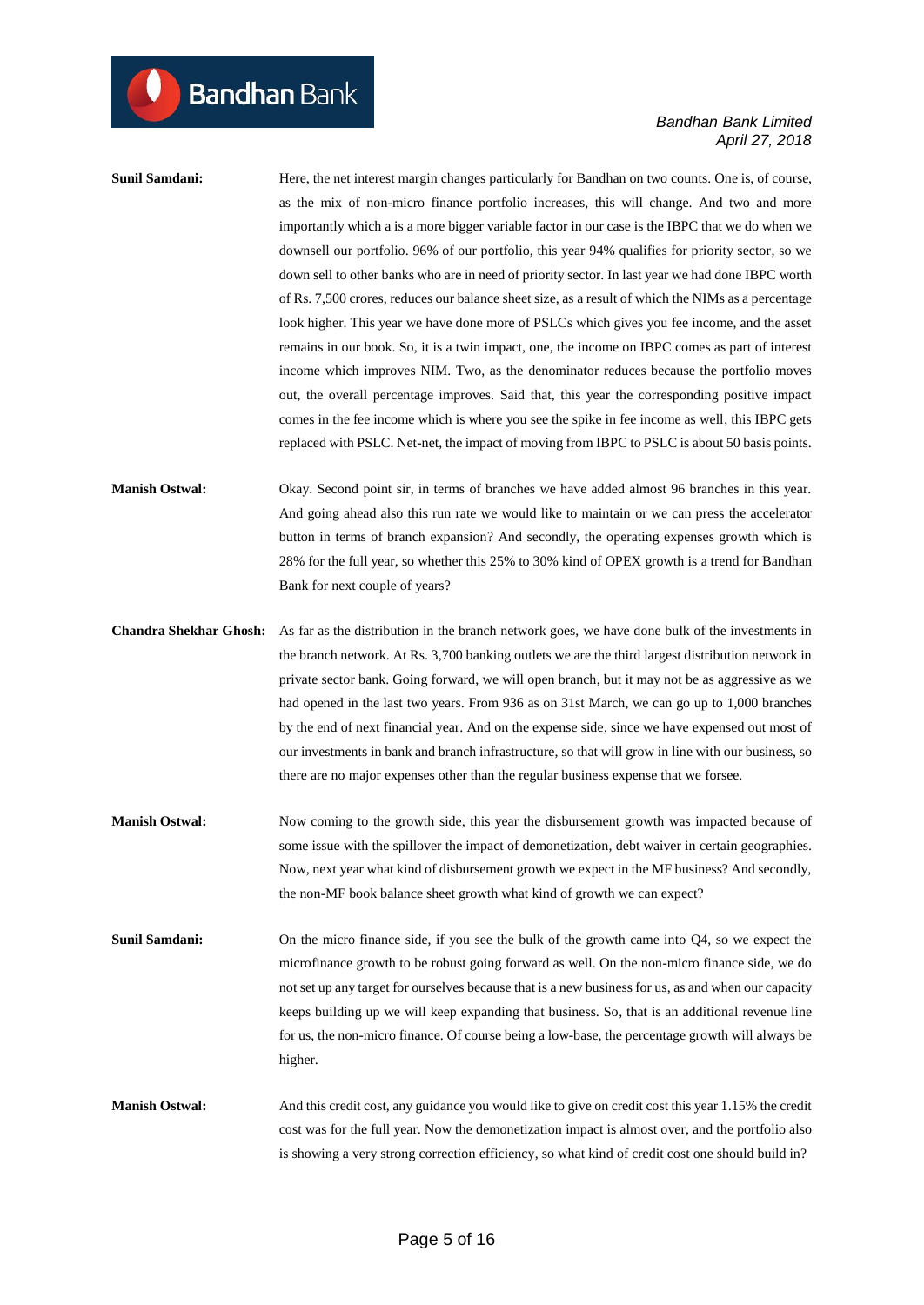**Chandra Shekhar Ghosh:** If you see that in our credit the cost is there, the net is 0.76% was in December, it has come down 0.54%, net NPA. So in that sense it has been arrested on that, now it has been declining on that way and this has not increased that much. But we feel that around one it will be like, highest it will become on that.

**Bandhan** Bank

- **Manish Ostwal:** Last question from my side, currently the bank is reporting an ROA of 4% with a mix of 86% MF book and 14% non-MF book. So when we are looking at three years to five years journey and the mix will be in the favor of non-MF book which maybe 35% - 40%, so what kind of ROA one could see for the universal Bandhan Bank, it will be 3%, less than 3% what kind of sustainable ROA one should look at it? Because there is a piece which is unknown for us, it is how the Bandhan Bank is building the retail, non-MF book and the corresponding cost, whether the cost to income ratio in current levels is sustainable or not, we do not know. So capturing all those things what is your assessment at ROA in a 40% non-MF book which is typically retail balance sheet of other products?
- **Chandra Shekhar Ghosh:** So my point on that basis, you should take confidence from our previous data. If you see the last 17 years data, it has not been come anytime blow the 4% of ROA. So, if you see the other point, cost to income ratio in the first year, we are always trying on that whatever the cost we have not differed to any other year, it will be immediately affected to our bank. If you see that the first year of the bank we have had huge cost, with RBI guidelines and income-based guidelines we can differ it to five years or ten years. But we have not done it, we have booked it in one-year on that. So in that sense 56% was a cost to income and next year it has come down to 36%. And now if you see the 36% is coming down to 35%. So if you see that the three years have trimmed the cost to income ratio, you should be like to confidence on that and trust on that the bank is also doing there. And another point if I say to add on this, my banking outlets are 3,700 and all 3,700 banking outletss out of that the 936 are bank branches which in last 2.5 years we have built up. And we have spent a lot of costs to establish these bank branches, the cost was incurred on that to set up the people as a fresher and building them and cost incurred for their training, capacity building, and now we earn from them without increasing the space, without increasing the table, chair, fan, AC, electricity, internet connectivity, all already we have spent. It is a normal course of that cost and we are only take on that the variable now 50 people is coming to the bank branch for transaction, if it will become 200 people but without any cost we are getting that advances. So that my cost is not increasing, this is the point. Odd point if you see that the cost of fund, though we are a new bank and our 36% CASA, that means other than if you see that there is some CD there, if you not count the CD, then 36% CASA in a new bank within a 2.5 years, 36% CASA means the good amount of the retail customer has come, 72% is the retail customer. That means our opportunities to reduce the cost of fund which has come from 5.93% to 5.52%, that is also advantage as a bank. Fee based income is increasing. So all together the efficiency increasing in total with new team and old team working together, the best team we have made in the bank who are coming from the different other banks and they are handling total bank and perform to this one, I hope that it is on that basis I can say that we try to continue in that way. And credit growth, whatever the last year has seen and last to last year 51%. Last year we already mentioned the conservative. So is it not to say that the 50% credit growth has come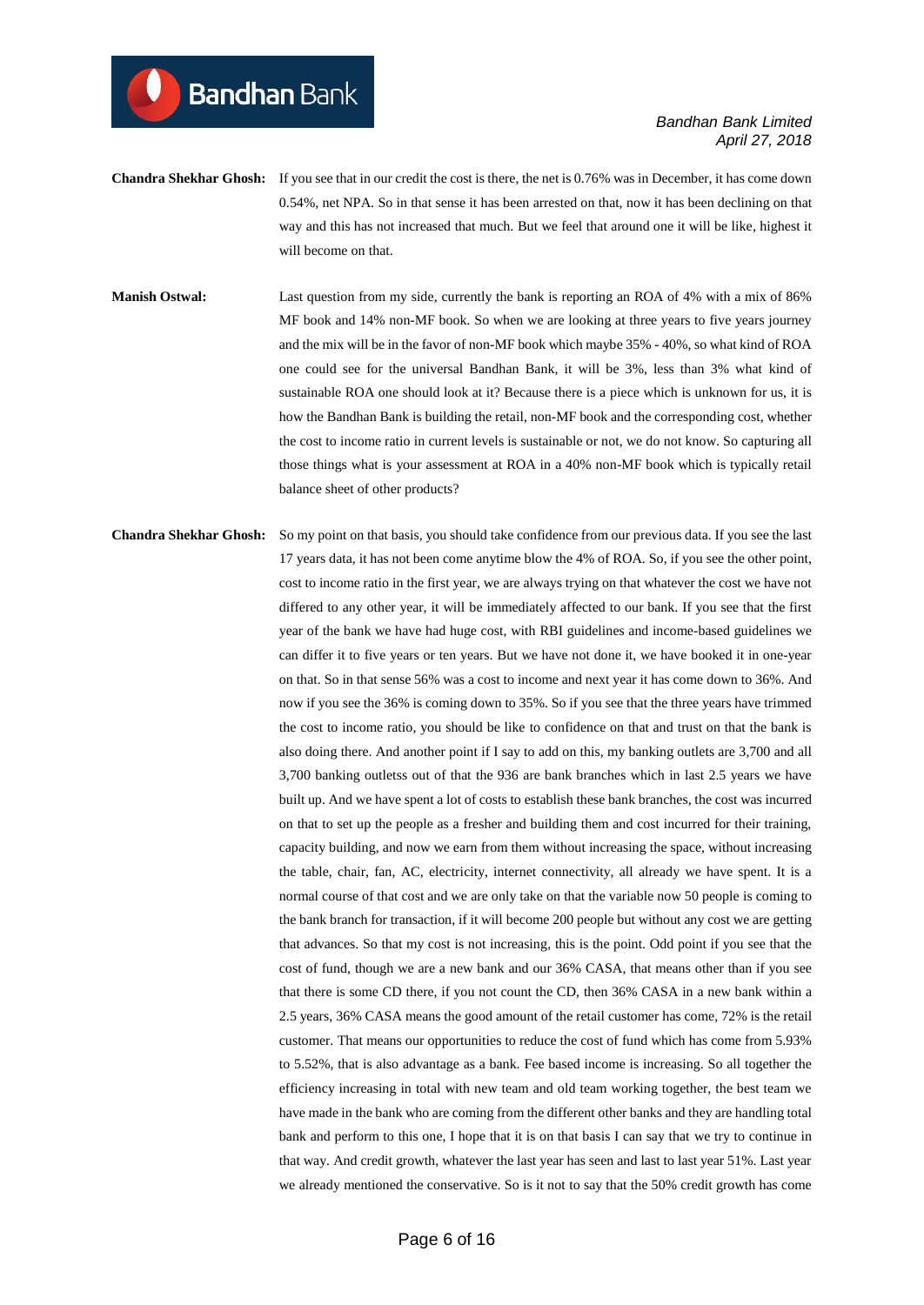and this year again because of the monsoon is good, because of this the GDP growth, because my people in my bank will mature in three years. So altogether I feel that you will take confidence on us.

- **Moderator:** Thank you. We will move to our next question which is from the line of Parag Jariwala from White Oak Capital. Please go ahead.
- **Parag Jariwala:** My question is about the RBI dictated where you have to bring down the promoter stake. I know through newspaper, etc., that we have applied for changes as well as for the extension. So can you just brief me about where are we on that?
- **Sunil Samdani:** See, we have to speak to Reserve Bank on this particular issue because since we have done the IPO recently, for one-year the existing shareholders get locked-in. So there is no way that issue can change and we have time till August. So we will approach RBI by then and seek their guidance and do whatever best is possible.
- **Parag Jariwala:** So we have not reached to RBI yet?
- **Sunil Samdani:** No.
- **Chandra Shekhar Ghosh:** Not reached, but we have touched upon that and feel they are not very much harsh about it.
- **Parag Jariwala:** Okay, thank you. And secondly, sir, see now we are not mandated by the SEBI regulation, so can you throw some quantitative guidance in terms of where do we see in terms of growth, margins, the overall structure of our ROA, ROE?
- **Sunil Samdani:** No, as a policy, we do not issue any guidance. But if you look at our performance, we have been able to maintain our spreads product wise. So that we have been able to do it year-after-year and we continue to maintain our spreads. Depending upon the mix between micro and non-micro, obviously the ratios will change, but we are confident we do not see a pressure in maintaining spreads product wise.
- **Moderator:** Thank you. We will move to our next question which is from the line of S. Parameshwaran from JM Financial. Please go ahead.
- **Sameer:** Hi, this is Sameer here. Thanks for the opportunity. Just wanted to get a sense on how the nonmicro book is shaping up in terms of geographies or product rollouts or any specific customers that you are targeting?
- **Chandra Shekhar Ghosh:** Sameer, you see that there is three segment we are addressing in non-micro. And if you see the SEL, the small enterprise loan, which is in the two segment, one segment is that micro-credit customer are graduate to the, they have the good demand which is not made up by the microcredit loan, so they are eligible to take it, there is a Rs. 1 lakh to Rs. 10 lakhs amount size wise on that.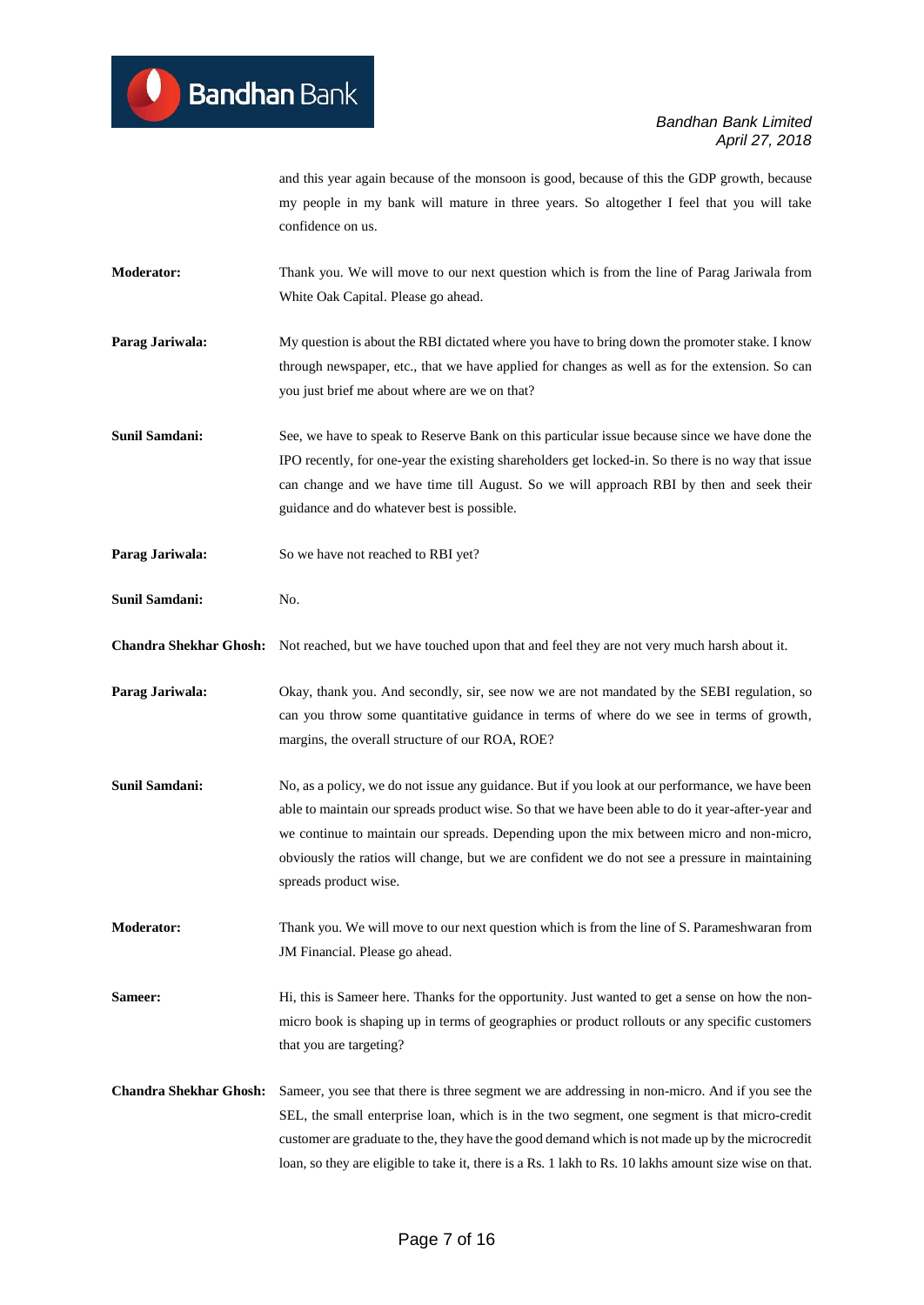There is other on that, the new business means the new customers who already have the business, they are trying to expand the business or diversify the business, that is the one area. So this is one segment we saw very good opportunities, we will also grow more. So that is an one area in non-microcredit. So as of now we have Rs. 1,639 crores the portfolio in SEL, which last year we grew 60% on the basis of Rs. 1,000 crores in the last to last year. And second point is in the retail, we had bunch of some products and services we have been offered, and a very good response we are getting, that is housing loan and the personal loan, two-wheeler loan, loan against property. So these are the four products in the bunch together as a retail. We have been developed to one of the good models and tested in the last year with two branches in one of the state of our country and good response we have received that this is the plan now. This year we have the plan to grow to set-up some new branches with the same standard and standardize it and process and the product everything, but good demand also. We feel that we like to also grow in that. And SME, there is an SME loan there, we can say that the MSME, micro small medium enterprise. And along with this also say MSME because some of the microcredit organizations, they are also taking loan from different banks and we know about microcredit, we know these institutions, we are selecting some of this institution by who are good, and they have good system processes, healthy portfolio, and we are setting up a new team who are driving to them and monitor supervise and accordingly we are also providing some credit. These are the three big areas we are going to increase the non-micro credit portfolio.

| Sameer:                               | Okay. And just one date question, the average cost SA deposits is 5.52% I believe?                                                                                                                                                                                                                                                                                                                                                                                                                                                                                                                                                                                   |
|---------------------------------------|----------------------------------------------------------------------------------------------------------------------------------------------------------------------------------------------------------------------------------------------------------------------------------------------------------------------------------------------------------------------------------------------------------------------------------------------------------------------------------------------------------------------------------------------------------------------------------------------------------------------------------------------------------------------|
| Chandra Shekhar Ghosh: Cost of funds? |                                                                                                                                                                                                                                                                                                                                                                                                                                                                                                                                                                                                                                                                      |
| Sameer:                               | Average cost of savings deposit?                                                                                                                                                                                                                                                                                                                                                                                                                                                                                                                                                                                                                                     |
|                                       | <b>Chandra Shekhar Ghosh:</b> Yes, savings deposit is about 4.9%.                                                                                                                                                                                                                                                                                                                                                                                                                                                                                                                                                                                                    |
| <b>Moderator:</b>                     | Thank you. The next question is from the line of Ravikant Bhat from Emkay Global. Please go<br>ahead.                                                                                                                                                                                                                                                                                                                                                                                                                                                                                                                                                                |
| <b>Ravikant Bhat:</b>                 | Sir, just a couple of questions, both on CASA. One, if you could share how the sourcing happens<br>in CASA, as in the geographic mix whether it is intensive on the eastern side or other parts where<br>you are acquiring from? And going forward how do you see the acquisition intensity for CASA,<br>how do you see these particular deposits shaping up?                                                                                                                                                                                                                                                                                                        |
| <b>Chandra Shekhar Ghosh:</b>         | No, if you see that the CASA in another bank also historically eastern region is a CASA pocket,<br>by any other banks on that. So now after when we incorporated we also see that the in the eastern<br>region CASA is coming very good, along with the other steps. Second point is that we are<br>looking on that, as a bank I already mentioned 3,700 banking outlet, out of that 71% baking<br>outlet is in rural. So we saw a very good trend in a rural CASA is more coming from the rural<br>and that is also very steady, that does not fluctuate on that. So these are the two area, we saw<br>that there is a very good trend of CASA and they are stable. |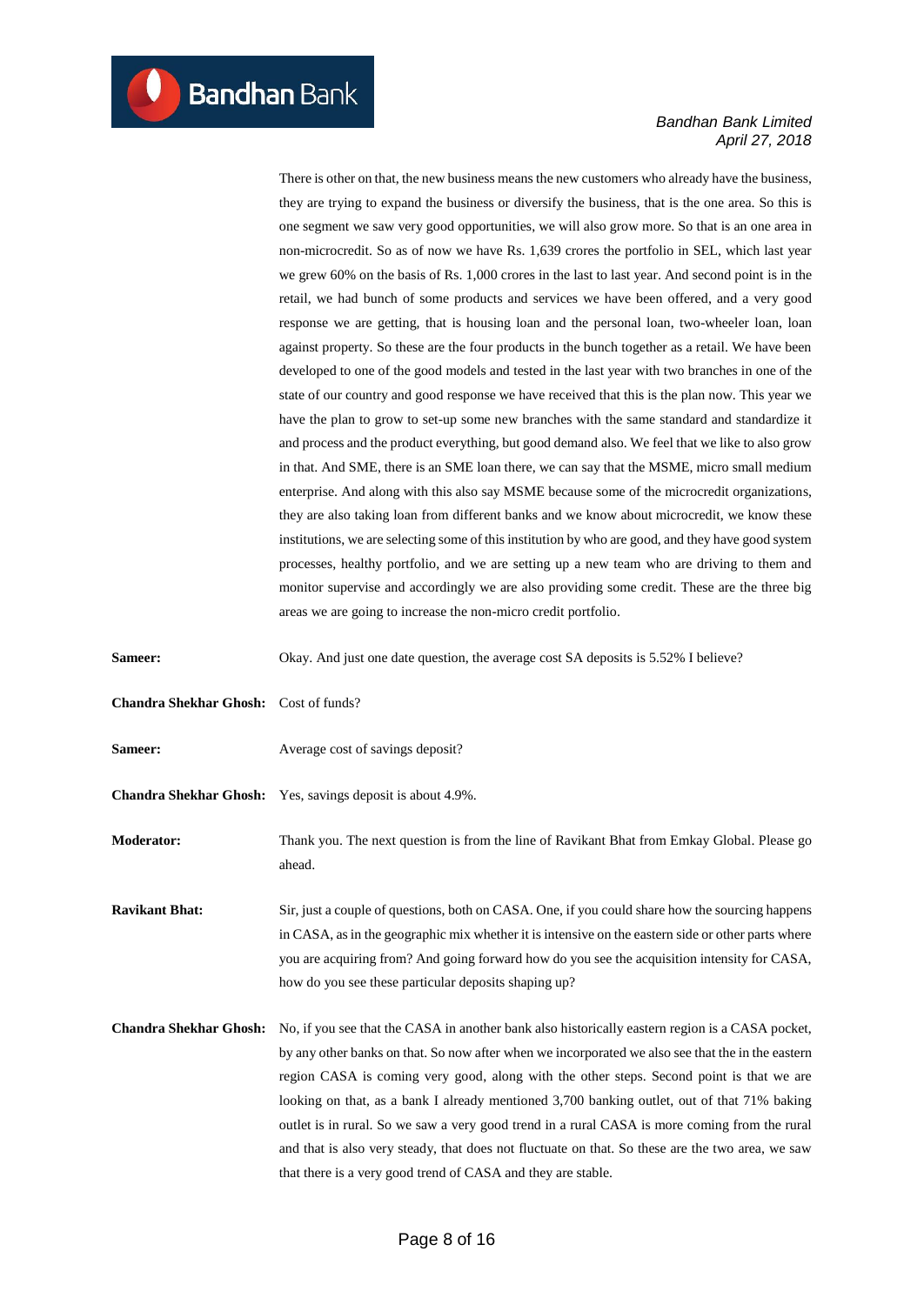- **Ravikant Bhat:** And these are not necessarily rural at the micro banking SA balances, these could also be in the rural balances SA balances with average balances upwards a few thousand, 10,000 - 20,000 odd, is that correct?
- **Chandra Shekhar Ghosh:** No, if you see that out of the total deposits my microcredit customer deposit only 7%. So that is not that much because we are not pushing any of the deposit liability product to my microcredit customer. We feel that if it is done then my credit quality will be like to fall, people will be disbursal loan, put the money in their money and showing their target is fulfilled. So we are very concern about it, we do not like to do it. We wiill only mobilizing these person to build up their habit Rs. 10 - Rs. 20 along with the loan installment they can give, if any one day his health is not good then they will like to deduct their account with my installment. So that way we are processing on that, we are not doing as in deposit focus to the microcredit customer.

**Ravikant Bhat:** Sure. And sir, if you just could comment on how do you see the growth going forward?

**Chandra Shekhar Ghosh:** Growth of banks?

**Bandhan** Bank

**Ravikant Bhat:** CASA?

**Chandra Shekhar Ghosh:** CASA growth if you see the record in the industry, whatever we done as of now is in very much tremendous result has come from them. So it is not comparable with any other bank on that. So I feel that it will continue, because within 2.5 years 36% CASA, and again it is not possible again maybe not in a justifiable in the next two to three years again it will be jump to double on that. So because the denominator also increases and we are focusing on that, how the people more transact in the bank. If they transit more automatically their CASA deposit will come to this accounting. So in that sense 36% is very good, I feel that the percentage wise.

**Moderator:** Thank you. The next question is from the line of Anusha Raheja from LKP Securities. Please go ahead.

**Anusha Raheja:** Sir, what is the share of non-microfinance loan that you are looking at over at the medium-term? And also would you like to wide base your products which you are offering there like apart from personal loans, home loans, and the vehicle loans? And if you see this space is already very competitive currently because there are too many players offering all these products, so don't think so with the increase in the share of non-micro finance loans you could see a sizeable downside pressure on the return ratios?

**Chandra Shekhar Ghosh:** If you see that our non-microcredit loan portfolio is 14% of the total portfolio. And next point you said, the SEL loan Rs. 1 lakh to Rs. 10 lakhs, I said not in my knowledge which bank have this type of product on that. Third point is there, maybe product, but selling to the level of door steps, I hope that Bandhan has a very good strength for that. And we are managing it and we are growing on that. If you see that one-year before we started this product, first year 1,054 crores and the last year it has come Rs. 1,639 crores, 60% year-on-year. I hope that it is a very good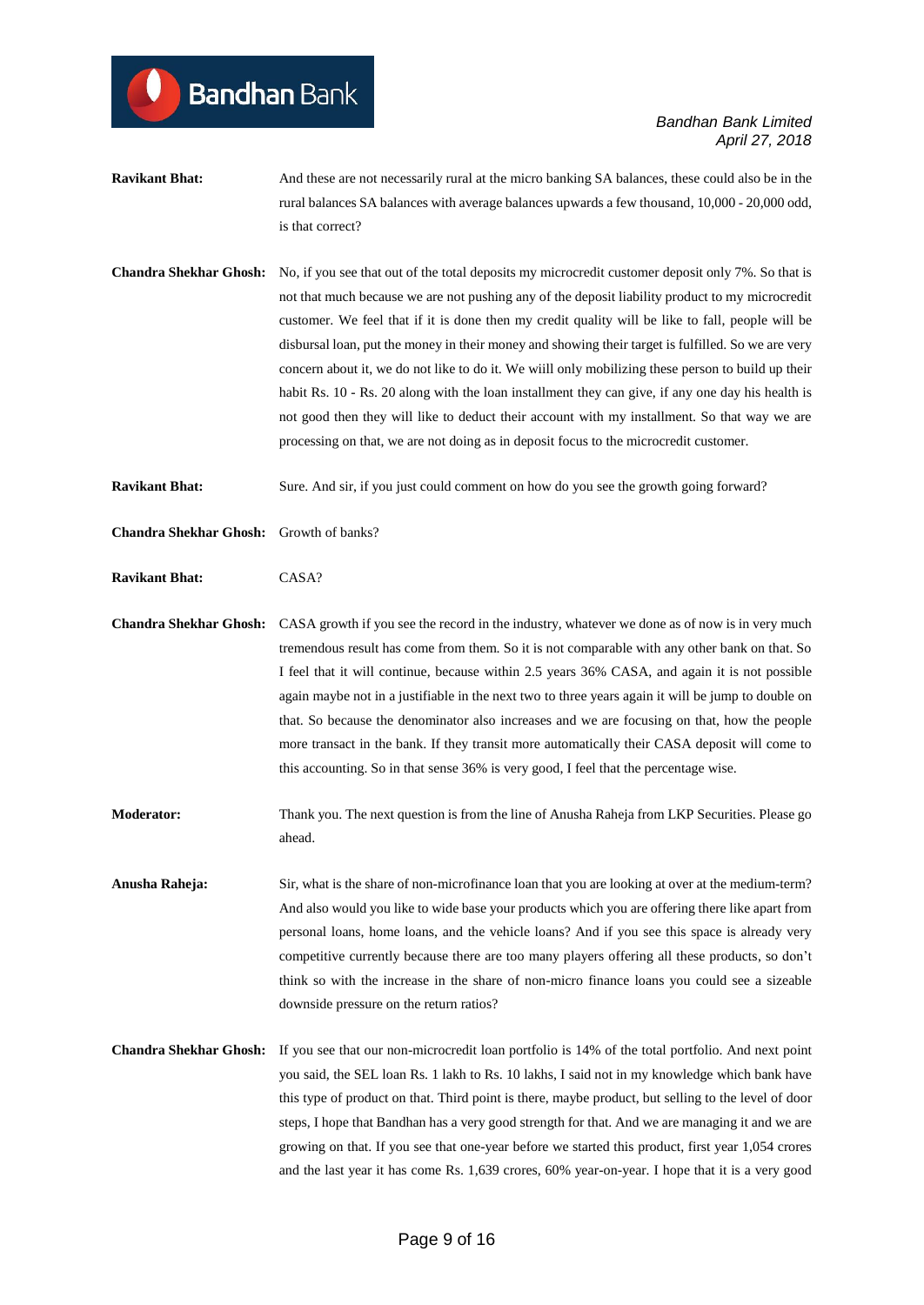opportunity for us and not any competition on this segment. Only the competition in this segment maybe we found some of the NBFC, and that NBFC also not penetrates in rural because their network reaching in rural is a very challenging on that. But we are as a microfinance institution we have started from rural, recruited more people from rural, we have good strength in rural people and we are feeling on that this is the opportunities for bank. SME, I already mentioned MSME major is there that is microfinance institution. We have given, and retail also is there. If you mentioned about the personal loan, personal loan is not only for, personal loan we have not given across all customers, personal loan we have given who have in the bank the three months account, we are tracking on that, they have suddenly needed like the credit card facilities on that. So, they have a good amount of the demand, we saw that, but we are very careful about system, process and then raise bar. And every product there is challenge in the banking industry to attract the customer with turnaround time, how they like to minimize on that. And that is interesting not the factor for this type of customer. So we are trying to reach on that, we do not feel in this segment is a very high competition.

**Sunil Samdani:** And to add, we are not saying that we are growing the non-micro finance book at the expense of microfinance. Microfinance will continue to grow to fullest possible it can grow. So it is not that if I do not do non-microfinance, I can grow my microfinance at a higher level. That is not the case, so this is an additional business which bank is generating over and above the microfinance business.

- **Anusha Raheja:** But still some rough numbers, an internal target that you are looking at like non-microfinance book is on 20% or 30% says over the next three years to five years term period?
- **Chandra Shekhar Ghosh:** There is a no hard coaded target for us because it is a new business for us. As and when the capacity builds up we will keep growing this. But the way we see the opportunity in microfinance space growing and the base that we have there, we do not see these new businesses for the next two to three years growing beyond 25%.
- **Anusha Raheja:** Okay. And do you mean to say that where you have the branches the banking density is relatively less and hence you are able to attract the customers and get better yields out of them?

**Chandra Shekhar Ghosh:** Yes because, one, our presence is mostly in the under-banked district as a bank, 70% of our branch network is in rural and semi-urban space. So, that opportunity is always there. And the products that we are in, Rs. 1 lakh to Rs. 10 lakhs loan, not many banks focus on these customers.

- **Anusha Raheja:** Okay. Just one last thing, any internal assessment that we have done with respect to how much cross-sell of the third-party products that can be done to the existing client base apart from what you have done so far?
- **Chandra Shekhar Ghosh:** We have newly started this product, and if you see that the bank have been started 2.5 years, but this product we have been started 6 months before. That means we have very consciously taken that call, we are not can be likely to take the dissatisfaction from my customers. So we are very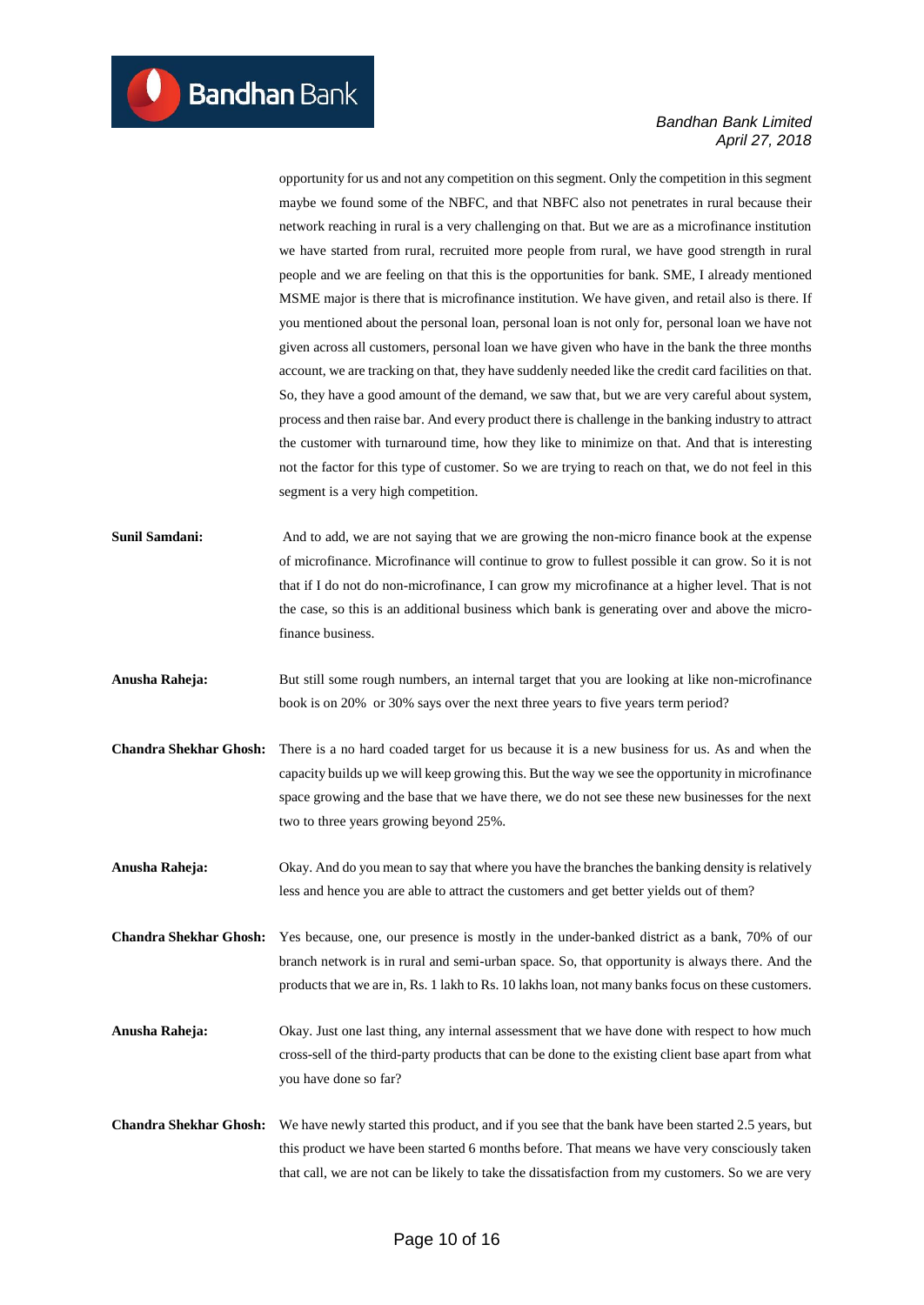closely watching on that, not the sales target, target is the satisfaction target. So that is we are tracking on that.

**Moderator:** Thank you. The next question is from the line of Nishant Shah from Macquarie. Please go ahead.

- **Nishant Shah:** I have three questions. First on the geographic mix, given that most of the branch addition has already been done and we do not expect have a lot many more branch additions, is it safe to say that the geographic mix will largely remain where it is like eastern focused, north-east focused rather than expanding into new geographies? That is question one. Second is on ticket sizes, if I worked it out correctly, I think the outstanding balances per account for the microfinance segment is about 40,000. Where are you comfortable to take these up to? Like what is what your comfort level is given that we have larger wallet share for the customer for most of our customers. And the third is around center meetings, what we understand from the state is that the discipline is waning a little bit. So is true for Bandhan as well or we are a superior institution compared to the remaining rest of the guys? Those are my three questions. Thanks.
- **Chandra Shekhar Ghosh:** Three questions, I will start from middle. The average loan is not 40,000 it is 36,000. So point is there that our microcredit customer those are our borrower, 73.22 % customers have sole account in Bandhan Bank, for that reason we are getting that very good number of customers is a mature and the continued cycle. So our is eight cycle they are maintaining with us. In that sense, if these people now one want a Rs. 70,000 loan and asking another Rs. 10,000 or Rs. 20,000 it is not very harmful for us to give that. So that is one point is there. Another side if you see that our economy is growing 7.5% and the inflation is coming to this 4% to 5%, so that sense any growth of any businessman, they have a credit need also increase on the basis of that. So in that sense, it is not very harmful to grow 30% - 40% on the basis of their base credit in the future. So, I feel that it is realistic because we have the good amount of matured customers. If you see that our customer all are new then our loan size will be like too low. So these are the one point I say that is there. And next another point you saying that…

**Nishant Shah:** Geographic mix of AUM.

**Chandra Shekhar Ghosh:** So if you see the geographic mix we have started from eastern region and specifically in Bengal. So, of course, after the five years, we have gone to other state, so our matured customer and old customer in Bengal their loan size is also higher because the drop out rate is very low. So, in that sense our geographical portfolio is very good. And other point is that if you see that eastern region banking penetration is low. MFI wise if you say that the credit on the MFI in that segment compared to the other any state like south and that, there is one-third MFI are working in that area. So that is also advantage to grow in there. So in that sense we are a little bit high penetration in the eastern region. Along with that we are also expanding to others because we have now 34 states in India territory out of 36. So, we are going some area very good as in liability product, we are focusing in the liability, some areas very good as in microcredit product, we are focusing on the microcredit, some area we are focusing on that if it is needed on that the housing loan, we are focusing on that. So we have assess the total geography according to the demand and the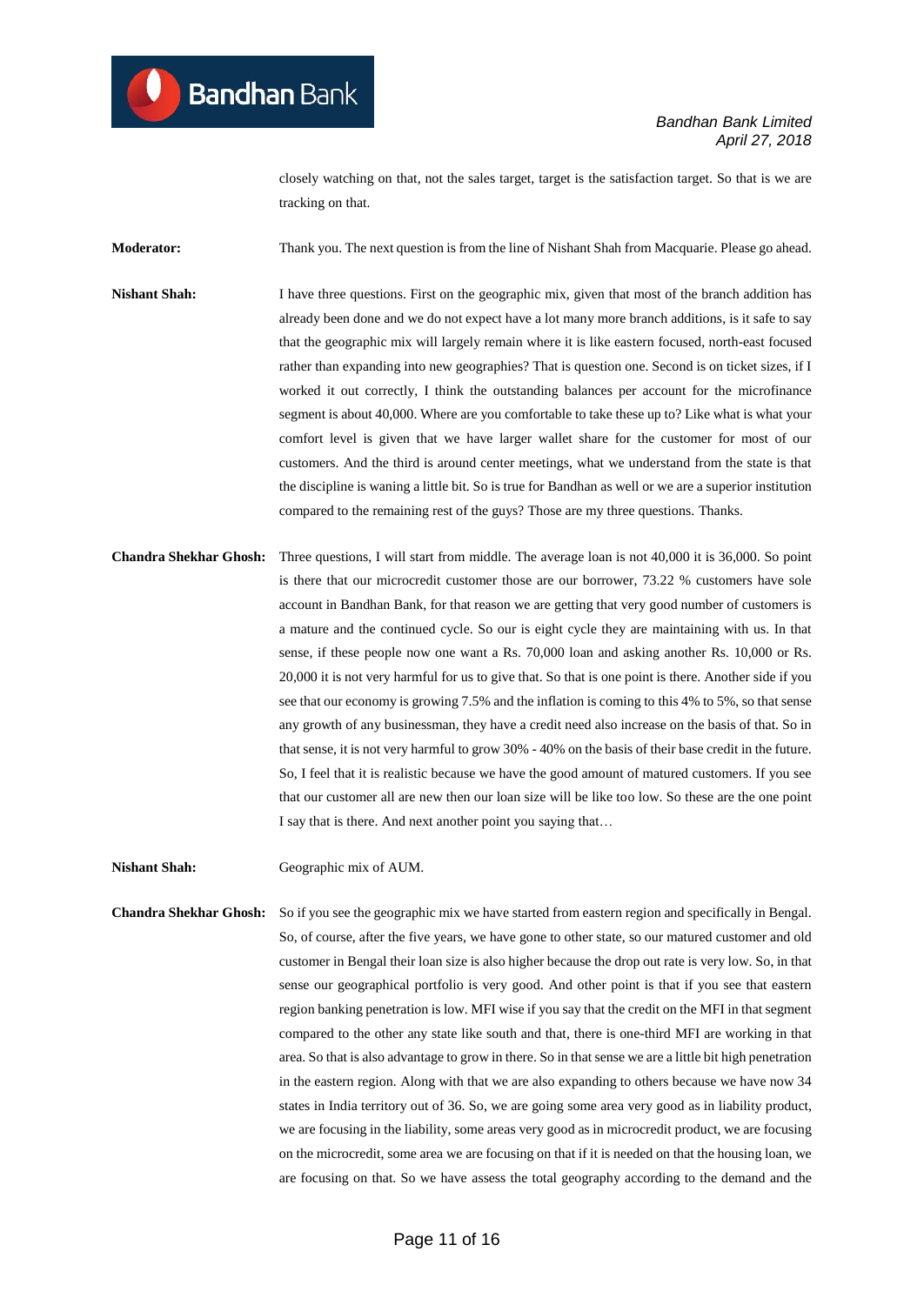very potentiality to get the good business, accordingly we are opening the branch or asset center for credit. This is what we are doing to diversification on that.

**Nishant Shah:** Third question on center meeting, like what is the attendance records and stuff anything qualitative?

**Chandra Shekhar Ghosh:** No, if you see that from the beginning we are still continuing our weekly meeting. And second is that weekly meeting means customer, my borrower must attend the group meeting. So, they will not send their children with money, they cannot send the money with other borrower. If they do not come we are not taking as a good customer, we are trying to convince them to regular attend the group meeting. So, this in our core area where we are lacking. You know that yearly we are conducted the workshop with the group leaders. How they help us to attendance in the group meeting, willing by the customer. Not say that the by force you come and they are giving the false attendance, not like that. Yes, it is like to be clear on that. So do not compromise on the attendance in the group. If attendance has come good and disciplined, automatically we are getting the opportunities to establish on that. So that the advantage given to us compared to the industry, our portfolio quality, even Andhra Pradesh issue, even the demonetization or GST it has not that much affected the Bandhan portfolio.

**Moderator:** Thank you. The next question is from the line of Nilang Mehta from HSBC. Please go ahead.

**Nilang Mehta:** I just wanted to get some sense on your non-microfinance book in terms of retail lending. Are we using the credit uptake process and the sales process, if you can just give some color on that? One is while we are selling is it mainly to the existing bank customers or deposit customers or it is primarily to your microfinance customer, so what is the target segment? And the sales approach, is it through the branches or you have a centralized kind of sales force which goes around procuring customers through DSAs or some other channels?

**Chandra Shekhar Ghosh:** Okay. Now, first point I will clear about it, non-microfinance everything is channelized centrally through 100 assess centers. And second point would I like to also clear about it, we have not pushed any product to our microcredit customers. So if they ask they can come to the different channels, that is asset center channel and process by them, and after they taken NOC from the microcredit branch manager then we take that proposal and disburse the loan on that. So this is very clear, we do not push selling anything to our microcredit customers, it is a little bit we feel that it is future risk on that. If they come, they can come with their NOC and they can complete their last installment there then can come. And second point is that we have not any DSA, we have separate staff at every asset center and they are selling it, even also bank branch sometimes also sell it on that, as a cross-sell of their product. If something asking to the branch, asking that am I like to get a housing loan, they can process it to the assess center, assess center independently assesses and the process and then if it is possible inform to my central processing unit and they are sanctioning authority in some of those segment and accordingly it is disbursed. But we say that products everything we are divided in two channels, one channel source and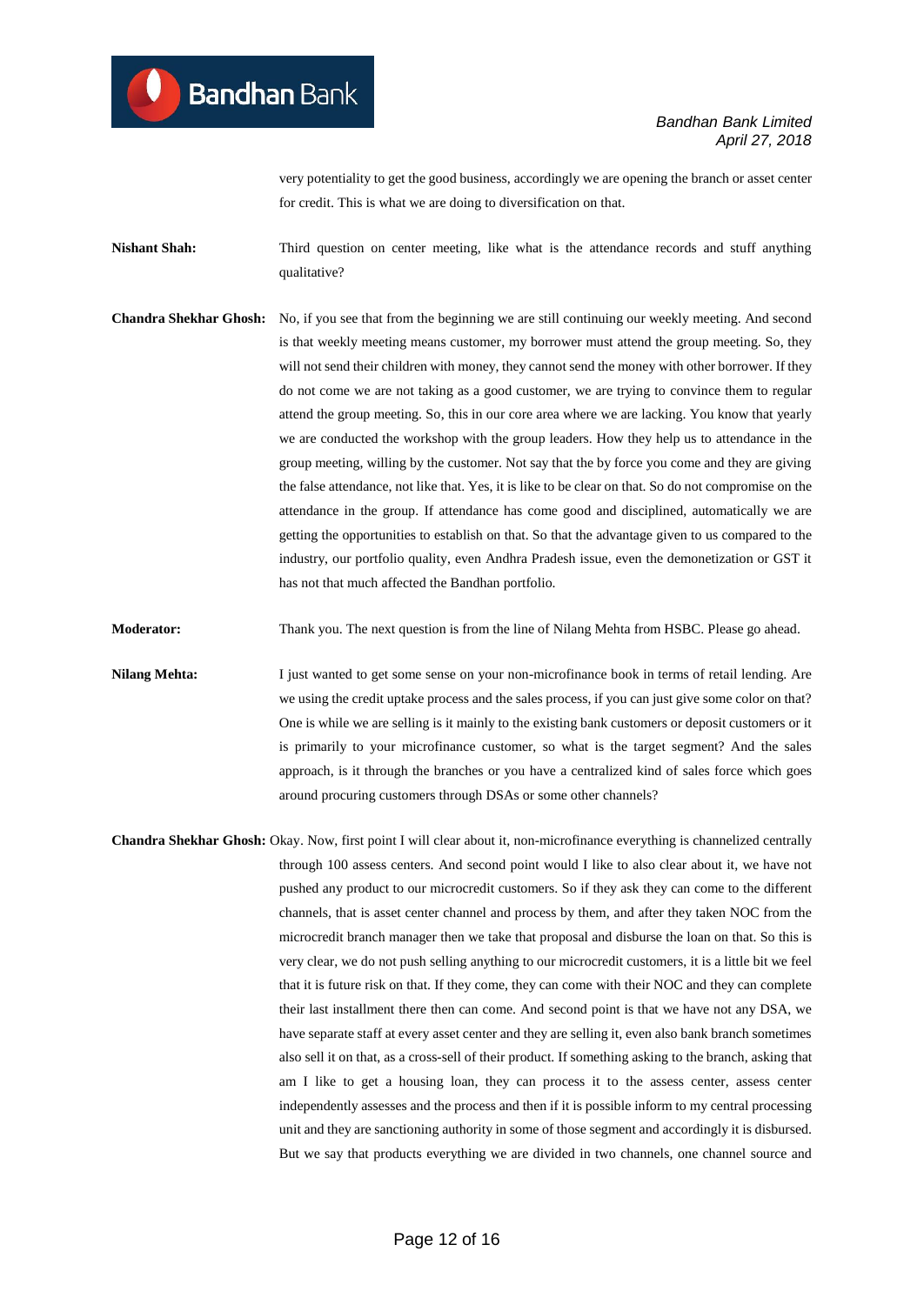collection, another channels assets and disbursement. So these are the two different channel on that.

- **Nilang Mehta:** Thank you, sir. That is very clear and helpful. One more thing, is it again the focus to sell more to then cross-sell to the deposit customers at this point of time? And if you can also tell what is the overlap between your deposit customers and your microfinance customers?
- **Chandra Shekhar Ghosh:** No, if you see that we are very differently also calculate process on that. Microcredit customer primarily focus is on credit and not deposit. Deposit is their habit, we are organizing their habit to put some money, Rs. 10, Rs. 20, Rs. 50 along with the installment they can put their account. This is an habit, not my target to increase the deposit from this table. And the bank branch is in primarily is in deposit. And when the customer comes for credit they can ask, or any other customer has come for credit there can be processes on that. So these are the two different ways we have specified and accordingly we are processing.
- **Nilang Mehta:** Okay. And sir, one more last question I had, one was on provisioning considering the volatility of the assets underlying the customer base, so while our credit quality has been superior, but we did see some stress because of demonetization in last year. What is our provisioning policy, and do you expect to create buffers as we go along to ensure that if there is a crises kind of a situation then you have a good provision coverage to start with to take care of that eventuality kind of thing?
- **Chandra Shekhar Ghosh:** As per regulator provisioning norms on the standard asset base that is in 0.25%, but we are provisioning 1%. So, that we have a good buffer.
- **Moderator:** Thank you. The next question is from the line of Sandeep Jain from Birla Sun Life Insurance. Please go ahead. Sandeep Jain from Birla Sun Life Insurance, your line is in the talk mode.
- **Sandeep Jain:** My question on Slide #10. The full year disbursement if I look at FY 2017 FY 2018 is higher than the overall AUM so can you just explain what is our two-year loan percentage in overall AUM, and what is our one-year loan percentage and overall AUM and how are the repayment trends and all those things?
- **Chandra Shekhar Ghosh:** No, you are talking about the 2017 to 2018, so there is an increase of that is 20% on that, 20.51%.
- **Sandeep Jain:** No, so FY 2018 total disbursement is 389 billion for microloan disbursement and FY 2018 total AUM total micro banking asset is 276 billion?
- **Chandra Shekhar Ghosh:** See, here these are weekly repayment loans. So typically, on a door to door tenure about 60% of our loan will be one-year tenure and 40% will be two years tenure. But again, these loans are all weekly repayments, so the average tenure for a one-year loan is typically six months to eight months and a two years loan is about 12 months to 14 months.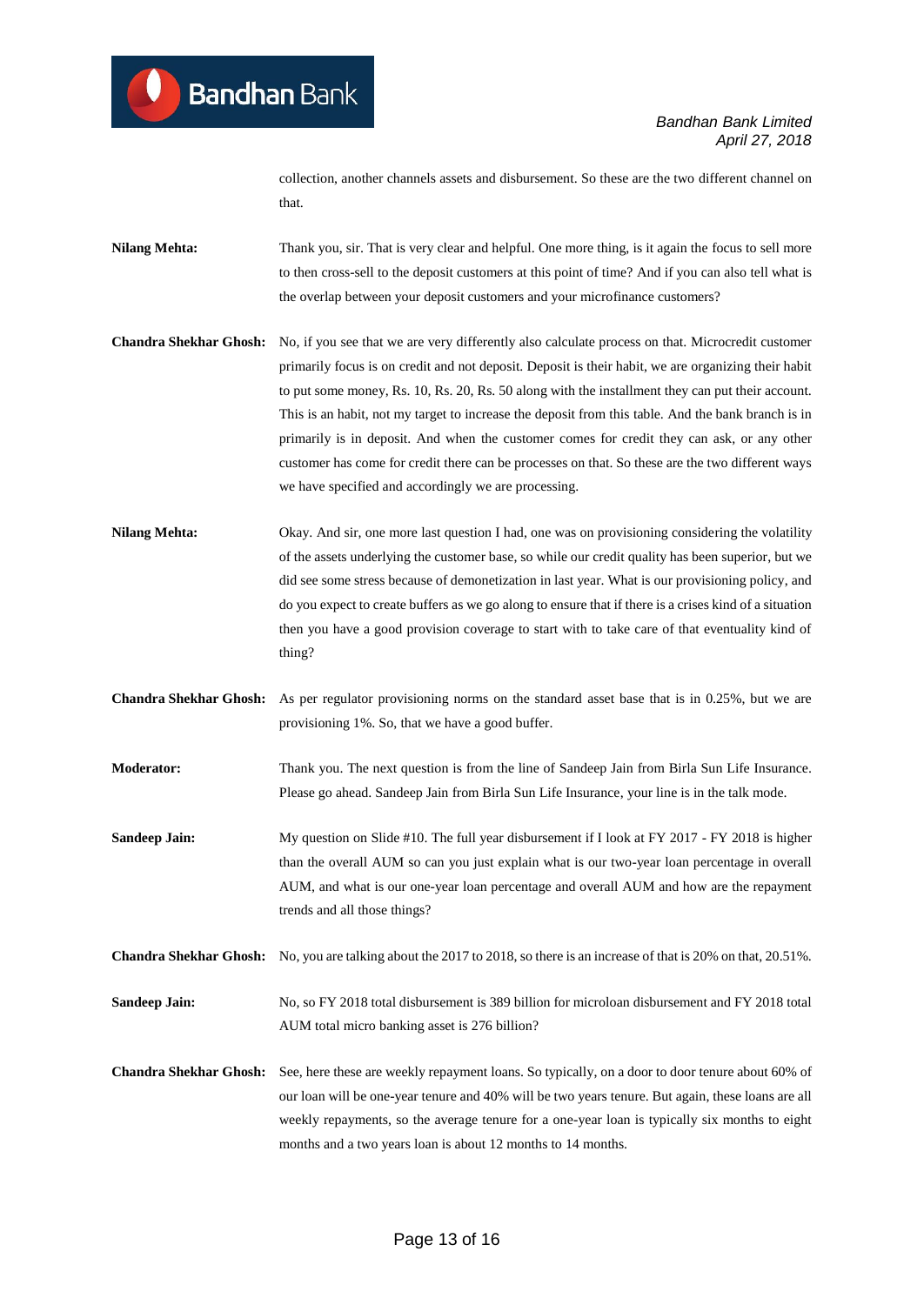**Sandeep Jain:** Okay. So if I do that thing then 214 billion, that is 2013 million being an opening AUM and 389 million being an addition and 276 million is closing and rest is all repayment. So repayment is somewhere 350 odd million, right? **Chandra Shekhar Ghosh:** Yes, that was the math, yes. **Sandeep Jain:** Yes. So 60% constituted one-year that is why it will always remain in there because in FY 2017 also this is the case? **Chandra Shekhar Ghosh:** Yes, so that is what, one to to two years ratio is about 50% each. **Sandeep Jain:** 40% or 50% sorry. So it is one-year to two years is 40% loan, right? **Chandra Shekhar Ghosh:** Yes, one-year to two years is 40% loan. **Moderator:** Thank you. The next question is from the line of Jai Mundhra from B&K Securities. Please go ahead. **Jai Mundhra:** Sir, most of the questions have been answered. Just the question on open market customers which are driving our CASA deposits loan. So just wanted to understand, sir how are you seeing the traction there in terms of coming quarters. We have 2.4 million customer base in that open market customer and how are you seeing the momentum kind of going ahead, sir? **Chandra Shekhar Ghosh:** In the last financial year we added 1 million customers in our general banking segment. On an average today we open about 10,000 to 8,000 accounts a day and steadily raising. So, we see that customer activation growth very healthy this year as well. **Jai Mundhra:** Sure, sir. And sir, just if you have not mentioned if you can share the cost of SA deposit on a blended basis? **Chandra Shekhar Ghosh:** 4.9%. **Moderator:** Thank you. The next question is from the line of Harish Kapoor from India Infoline. Please go ahead. **Harish Kapoor:** Sir, just want to know, so you have given your branch mix, but I just want to know in terms of deposit mix geography wise east, south, west, north, and north-east. Could you just split your FY 2018 book percentage of the deposit, geography wise. **Chandra Shekhar Ghosh:** West Bengal contributes about 44% of total deposits; followed by… **Harish Kapoor:** West is 44%?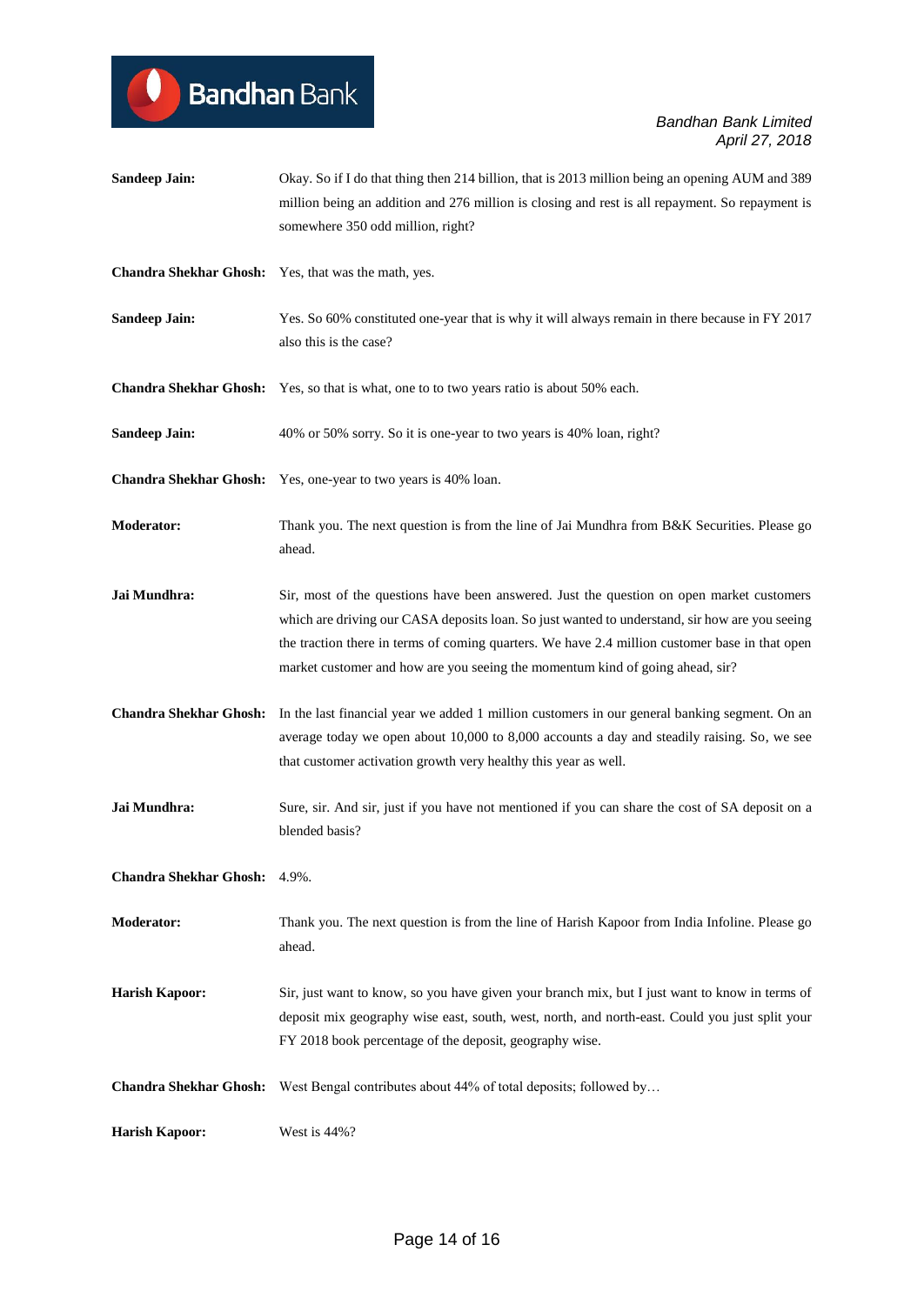- **Chandra Shekhar Ghosh:** West Bengal is 44%; followed by Maharashtra which is 16.8%, and then there is Assam and Bihar at 5% each. **Harish Kapoor:** Okay.
- **Chandra Shekhar Ghosh:** So it is better on that if you can see that our banking outlet where our percentage accordingly it is coming but it also sometimes differs on that.
- **Harish Kapoor:** Sure, sir. Thanks for that. I just want to know, so in terms of the other income that we have booked, could you just maybe give the split in terms of maybe the core fees, PSLC and how the moment has happened this year compared to last year? And maybe any other component which is there?
- **Chandra Shekhar Ghosh:** There is a major point on that, this is coming on the processing fee from the loan. And the second point is coming IBPC or PSLC, last year was IBPC more, this year PSLC is more. And the third point is that this year we have started for third-party product sales that is mutual fund and insurance. So there also the fee has come. So these are the altogether is coming on that.
- **Harish Kapoor:** Sir, could you just quantify the amount?

**Bandhan** Bank

- **Sunil Samdani:** About Rs. 370 crores come from processing fee. PSLC was Rs. 151 crores and rest is others.
- **Harish Kapoor:** Okay. Rs. 370 crores for this year's processing; Rs. 151 crores is PSLC and the others is thirdparty. Okay.
- **Sunil Samdani:** Third-party and treasury and other account related.
- **Harish Kapoor:** And how much was the processing fees last year?
- **Sunil Samdani:** Last year it was about Rs. 320 crores.
- **Harish Kapoor:** And the PSLC or IBPC for the last year?
- **Sunil Samdani:** There was no PSLC last year.

**Moderator:** Thank you. The next question is from the line of Harsh Modi from JP Morgan. Please go ahead.

**Harsh Modi:** I had a simple question. The current ticket size that we have on microloan of Rs. 36,000**, h**ow do you see that evolving over next couple of years? And second, on the duration, you said you had 60-40 mix from one and two years, how do you see that evolving? And more importantly how do you decide which borrowers get two years loan versus a one-year loan, and is there any difference in the yield of depending on the tenure?